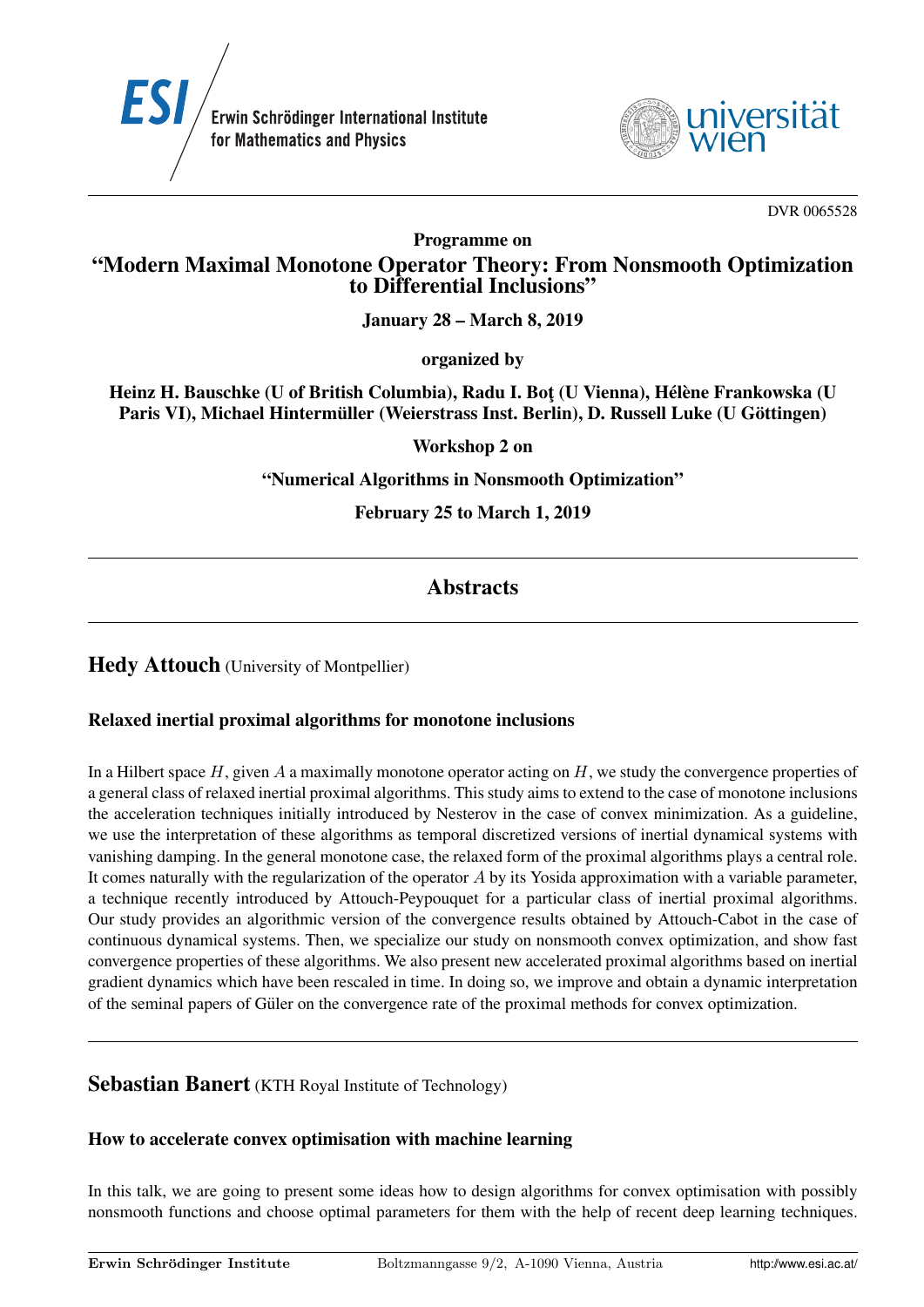The main point of this talk will be that one still can get convergence guarantees for the neural networks resulting from this procedure. We will demonstate their performance in variational regularisation of inverse problems in imaging.

This talk will present joint work with Axel Ringh, Jonas Adler, Jevgenija Rudzusika, Johan Karlsson, and Ozan Öktem.

## Amir Beck (Tel-Aviv University)

#### On the convergence to stationary points of deterministic and randomized feasible descent directions methods

We study the class of nonsmooth nonconvex problems in which the objective is to minimize the difference between a continuously differentiable function (possibly nonconvex) and a convex (possibly nonsmooth) function over a convex polytope. This general class contains many types of problems, including difference of convex functions (DC) problems, and as such, can be used to model a variety of applications. Our goal is to attain a point satisfying the stationarity necessary condition, defined as the lack of feasible descent directions. In this work we prove that stationarity in our model can be characterized by a finite number of directions that positively span the set of feasible directions. We then use the latter to develop two methods, one deterministic and one random, whose accumulation points are proved to be stationary points. Supplementing discussion on positively spanning sets, and corresponding methods to obtain members of such sets, are also presented. Numerical experiments illustrate the appeal of obtaining a stationary point and the advantage of using the random method to do so.

## Jérôme Bolte (University Toulouse I Capitole)

## A multi-proximal method for convex composite optimization

Composite minimization involves a collection of smooth functions which are aggregated in a nonsmooth manner. We design an algorithm by linearizing each smooth component in accordance with its main curvature. The resulting method, called the multiprox method, consists in solving successively simple problems (e.g. constrained quadratic problems) which can also feature some proximal operators. To study the complexity and the convergence of this method we introduce a new type of convex qualification condition. We also obtain explicit complexity results involving new types of constant terms. A distinctive feature of our approach is to be able to cope with oracles featuring moving constraints. Our method generalizes the proximal Gauss-Newton's method, the moving balls method or the forward-backward splitting, for which we recover known complexity results or establish new ones.

## Immanuel Bomze (University of Vienna)

#### Non-convex min-max fractional quadratic problems under quadratic constraints: copositive relaxations

We address a min-max problem of fractional quadratic (not necessarily convex) over linear functions on a feasible set described by linear and (not necessarily convex) quadratic functions. We propose a conic reformulation on the cone of completely positive matrices. By relaxation, a doubly non negative conic formulation is used to provide lower bounds with evidence of very small gaps. It is known that in many solvers using Branch and Bound the optimal solution is obtained in early stages and a heavy computational price is paid in the next iterations to obtain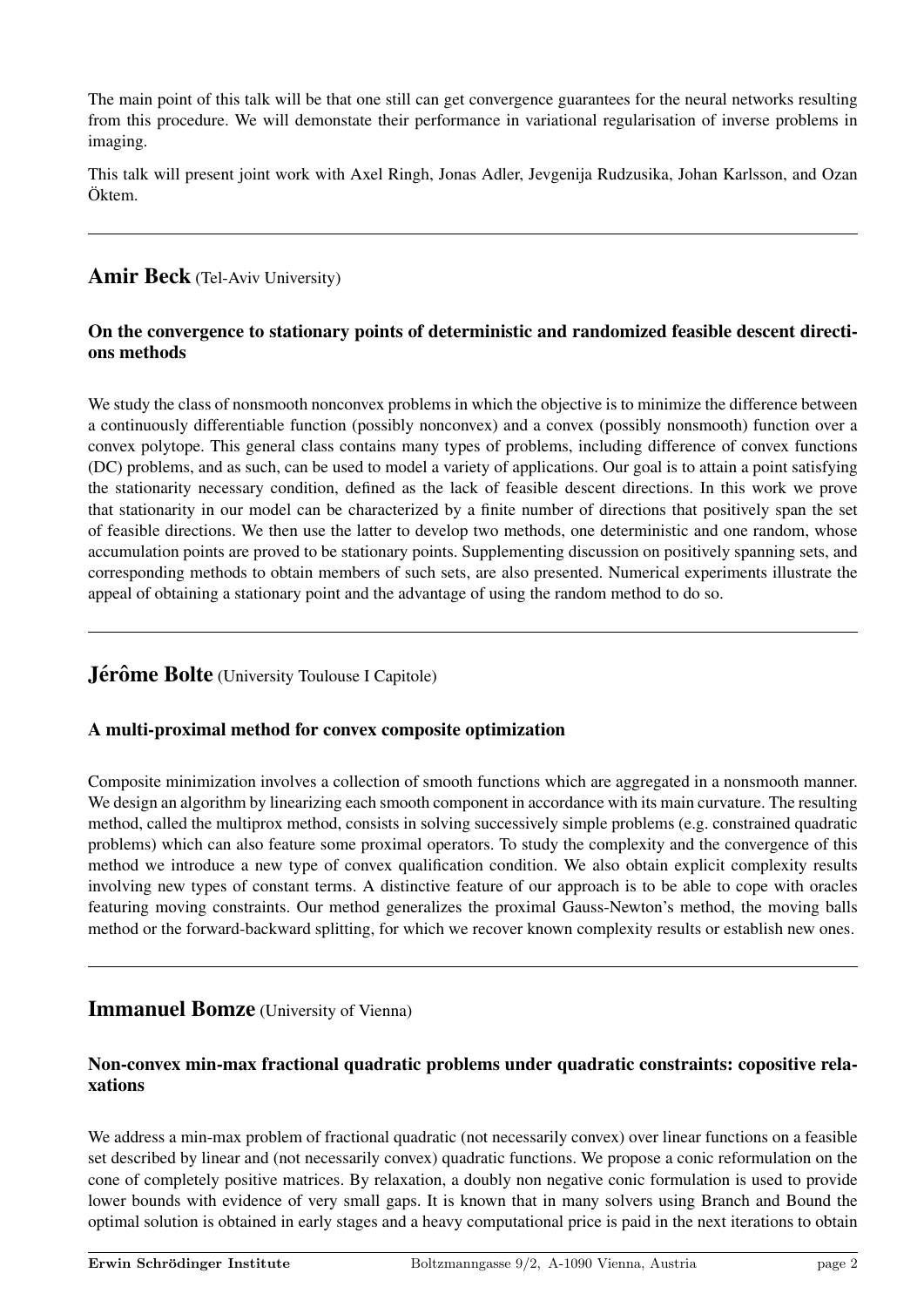the optimality certificate. To reduce this effort, tight lower bounds are crucial. We will show empirical evidence that lower bounds provided by the copositive relaxation are able to substantially speed up a well known solver in obtaining the optimality certificate.

This is joint work with Paula Amaral (Univ. Nova de Lisboa, Portugal).

## Coralia Cartis (University of Oxford)

#### Dimensionality reduction techniques for global optimization

We show that the scalability challenges of Global Optimisation (GO) algorithms can be overcome for functions with low effective dimensionality, which are constant along certain linear subspaces. Such functions can often be found in applications, for example, in hyper-parameter optimization for neural networks, heuristic algorithms for combinatorial optimization problems and complex engineering simulations. We propose the use of random subspace embeddings within a(ny) global minimisation algorithm, extending the approach in Wang et al (2013). Using tools from random matrix theory and conic integral geometry, we investigate the success rates of our lowdimensional embeddings of the original problem, in both a static and adaptive formulation, and show their independence on the (large) ambient dimension of the problem. We illustrate our algorithmic proposals and theoretical findings numerically, using state of the art global solvers.

This work is joint with Adilet Otemissov (Turing Institute, London and Oxford University).

## Volkan Cevher (École Polytechnique Fédérale de Lausanne)

#### Storage optimal semidefinite programming

Semidefinite convex optimization problems often have low-rank solutions that can be represented with  $O(p)$ storage. However, semidefinite programming methods require us to store the matrix decision variable with size  $O(p^2)$ , which prevents the application of virtually all convex methods at large scale.

Indeed, storage, not arithmetic computation, is now the obstacle that prevents us from solving large-scale optimization problems. A grand challenge in contemporary optimization is therefore to design storage-optimal algorithms that provably and reliably solve large-scale optimization problems in key scientific and engineering applications. An algorithm is called storage optimal if its working storage is within a constant factor of the memory required to specify a generic problem instance and its solution.

So far, convex methods have completely failed to satisfy storage optimality. As a result, the literature has largely focused on storage optimal non-convex methods to obtain numerical solutions.

To this end, my talk introduces a new convex optimization algebra to obtain numerical solutions to semidefinite programs with a low-rank matrix streaming model. This streaming model provides us an opportunity to integrate sketching as a new tool for developing storage optimal convex optimization methods that go beyond semidefinite programming to more general convex templates.

We then propose a practical inexact augmented Lagrangian method for non-convex problems with nonlinear constraints and contrast this approach to the convex one. We characterize the total computational complexity of the non-convex method subject to a verifiable geometric condition.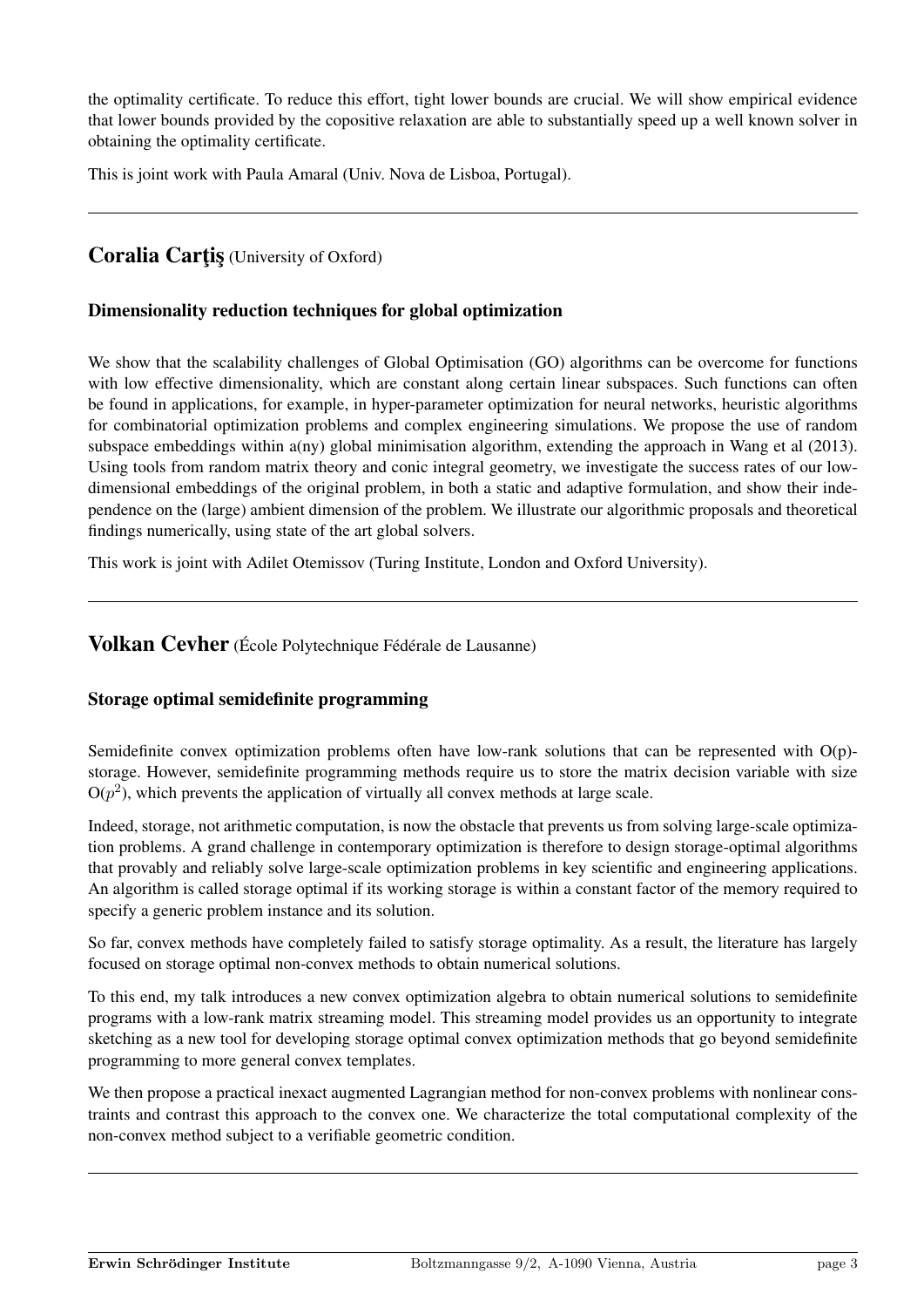## Patrick Combettes (North Carolina State University)

#### Between subdifferentials and monotone operators

We discuss various aspects of the gap between subdifferentials and monotone operators as well as the necessity of the general theory of monotone operators in convex optimization.

## Aris Daniilidis (University of Chile)

#### Self-contracted curves and extensions

The class of self-contracted curves encompasses all (smooth) curves that are orbits of the gradient flow of a smooth quasiconvex function, all (absolutely continuous) curves that that orbits of the subgradient flow of a continuous convex function and all polygonal curves that are obtained by the proximal sequence on a convex continuous function. Self-contracted curves enjoy a simple metric definition and have been the object of the study of several mathematicians working on different domains. In this talk we shall present main ideas, extensions and consequences in numerical optimization.

## Minh Dào (University of Newcastle)

#### Adaptive Douglas-Rachford splitting algorithm and applications

The Douglas–Rachford algorithm is a classical and powerful splitting method for minimizing the sum of two convex functions and, more generally, finding a zero of the sum of two maximally monotone operators. Although this algorithm has been well understood when the involved operators are monotone or strongly monotone, the convergence theory for weakly monotone settings is far from being complete. In this work, we propose an adaptive Douglas–Rachford splitting algorithm for the sum of two operators, one of which is strongly monotone while the other one is weakly monotone. With appropriately chosen parameters, the algorithm converges globally to a fixed point from which we derive a solution of the problem. When one operator is Lipschitz continuous, we prove global linear convergence which sharpens recent known results.

## Jonathan Eckstein (Rutgers University)

#### Projective splitting with cocoercive operators

This talk describes a new variant of projective splitting in which cocoercive operators can be processed with a single forward step per iteration. This result establishes a symmetry between projective splitting algorithms, the classical forward-backward method, and Tseng's forward-backward-forward method: in a situation in which Lipschitz monotone operators require two forward steps, cocoercive operators may be processed with a single forward step. The single forward step may be interpreted as a single step of the classical gradient method for the standard "prox" problem for the cocoercive operator, starting at the previous known point in the operator graph. Proving convergence of the algorithm requires some departures from the usual proof framework for projective splitting.

Joint work with Patrick Johnstone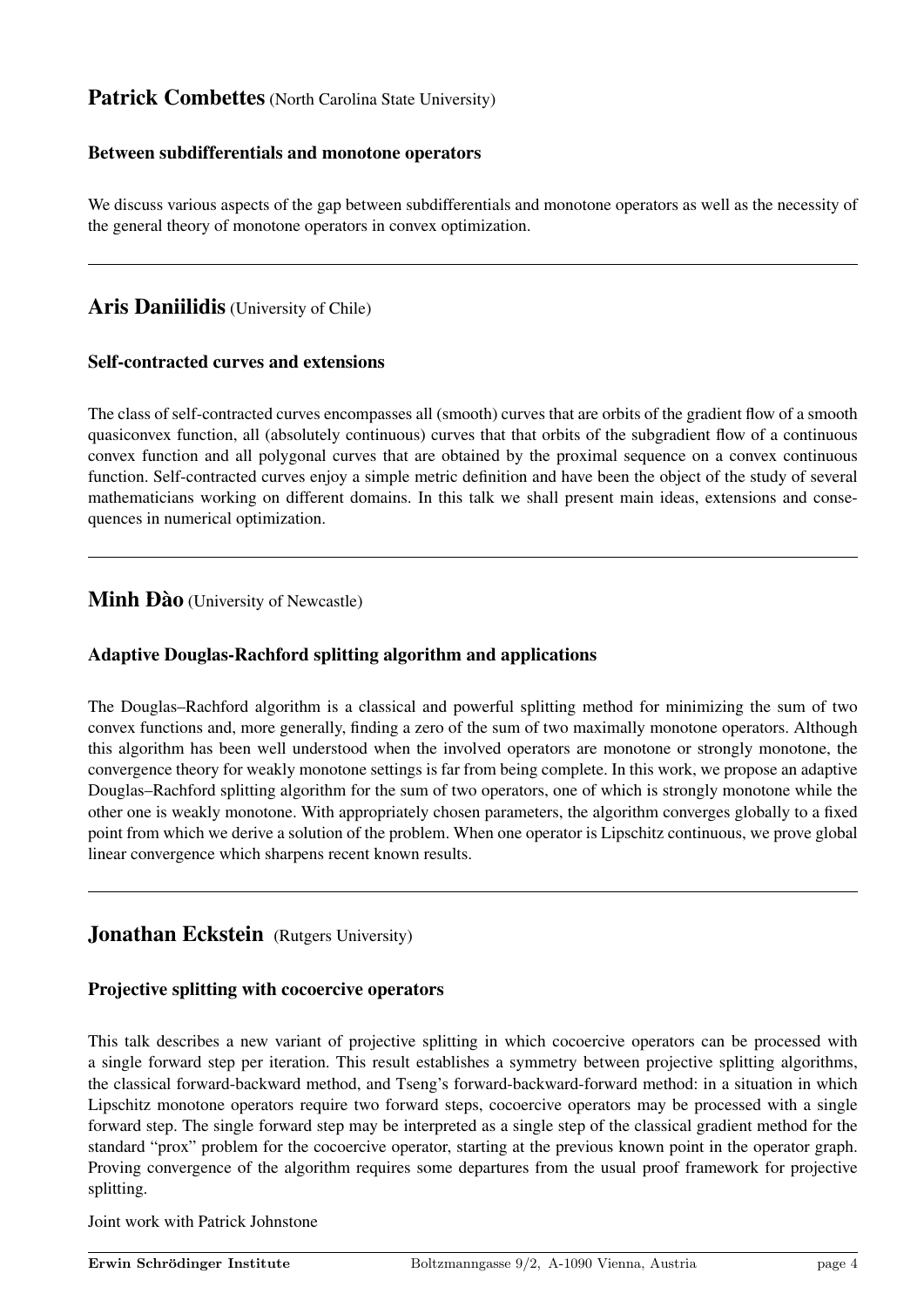# Pontus Giselsson (Lund University)

## Performance estimation in operator splitting methods

We propose a methodology for studying the performance of common operator splitting methods through semidefinite programming. We prove tightness of the methodology, meaning that the semidefinite program is guaranteed to exactly capture the worst case behavior of the studied splitting method. We demonstrate the value of the approach by using it as a tool for computer-assisted proofs to prove tight analytical contraction factors for Douglas–Rachford splitting that are likely too complicated to find bare-handed.

## **Michael Hintermüller** (Humboldt-University of Berlin and WIAS)

## (Pre)Dualization, dense embeddings of convex sets, and applications in image processing

For a class of non smooth minimization problems in Banach spaces, predualization results and their connection to dense embeddings of convex sets are discussed. Motivating applications are related to nonsmooth filters in mathematical image processing. For this problem class also some numerical aspects are highlighted including primal/dual splitting or ADMM-type methods as well as proper (numerical) dissipation reducing discretization.

## Christian Kanzow (Universität Würzburg)

## Safeguarded augmented Lagrangian methods in finite and infinite dimensions

The classical augmented Lagrangian method belongs to the standard approaches for the solution of constrained optimization problems. Recent modifications by Andreani, Birgin, Martinez and Co-workers for finite-dimensional optimization problems turn out to have stronger properties than the classical method. In this talk, we begin with a review of these classical and modified augmented Lagrangian methods. We then present an extension of the modified method to optimization problems in Banach spaces. The global and local convergence properties are discussed including a result on strong local convergence under a second-order sufficiency condition (without assuming any constraint qualification). Some numerical results illustrate the reliability of the proposed technique.

This talk is based on joint work with Daniel Steck.

The research was supported by the German Research Foundation (DFG) within the priority program "Non-smooth and Complementarity-based Distributed Parameter Systems: Simulation and Hierarchical Optimization" (SPP 1962) under grant number KA 1296/24-1.

## Karl Kunisch (University of Graz)

## Monotone and primal-dual algorithms for optimization problems involving  $\ell^p$  and  $\ell^p$ -like functionals with  $p \in [0, 1)$

Nonsmooth nonconvex optimization problems involving the  $\ell^p$  quasi-norm,  $p \in [0, 1)$ , are the focus of this talk. Two schemes are presented and analyzed, and their performance in practice is discussed: a monotonically conver-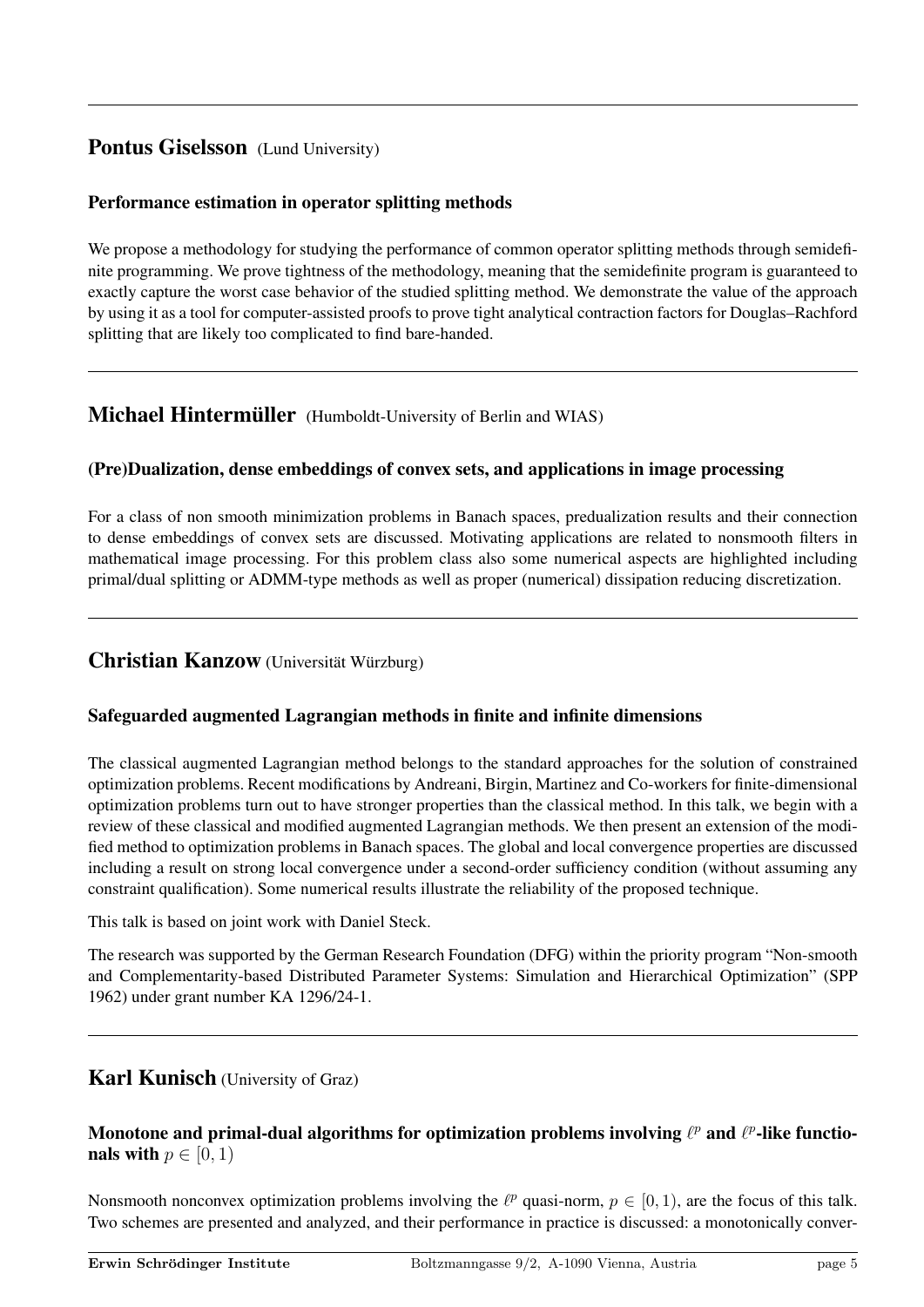gent scheme and a primal dual active set scheme. The latter heavily relies on a non-standard formulation of the first order optimality conditions. Numerical tests include an optimal control problem, models from fracture mechanics and microscopy image reconstruction. We also remark infinite horizon closed loop optimal control problems with  $\ell^p$  cost.

## **Szilárd László** (Technical University of Cluj-Napoca)

#### A gradient type algorithm with backward inertial steps for a nonconvex minimization

We investigate an algorithm of gradient type with a backward inertial step in connection with the minimization of a nonconvex differentiable function. We show that the generated sequences converge to a critical point of the objective function, if a regularization of the objective function satisfies the Kurdyka-Łojasiewicz property. Further, we provide convergence rates for the generated sequences and the objective function values formulated in terms of the Łojasiewicz exponent. Finally, some numerical experiments are presented in order to compare our numerical scheme with some algorithms well known in the literature.

Joint work with A. Viorel and C. Alecsa.

## D. Russell Luke (University of Göttingen)

#### Convergence analysis of algorithms for inconsistent nonconvex feasibility

A recent paper by Luke, Thao and Tam (Math. Oper Res. 2018) establishes a framework for local analysis of fixed point algorithms in nonconvex settings. Motivated by problems in nonconvex imaging, we apply this analysis to the cyclic projections and relaxed Douglas-Rachford algorithms for inconsistent nonconvex feasibility problems. To address the relaxed Douglas-Rachford algorithm, we introduce a new type of regularity of sets, called super-regular at a distance, to establish sufficient conditions for local linear convergence of the corresponding sequences. Our results subsume and extend existing results for both of these algorithms.

## **Yura Malitsky** (University of Göttingen)

#### On a new method for monotone inclusions

We present a novel method for monotone inclusions and discuss its connection with other popular methods. The method needs only one forward and one backward step in every iteration. The inspiration for our method comes from dynamical system approach.

## Shin-ya Matsushita (Akita Prefectural University)

## Rates of asymptotic regularity for the forward-backward splitting algorithm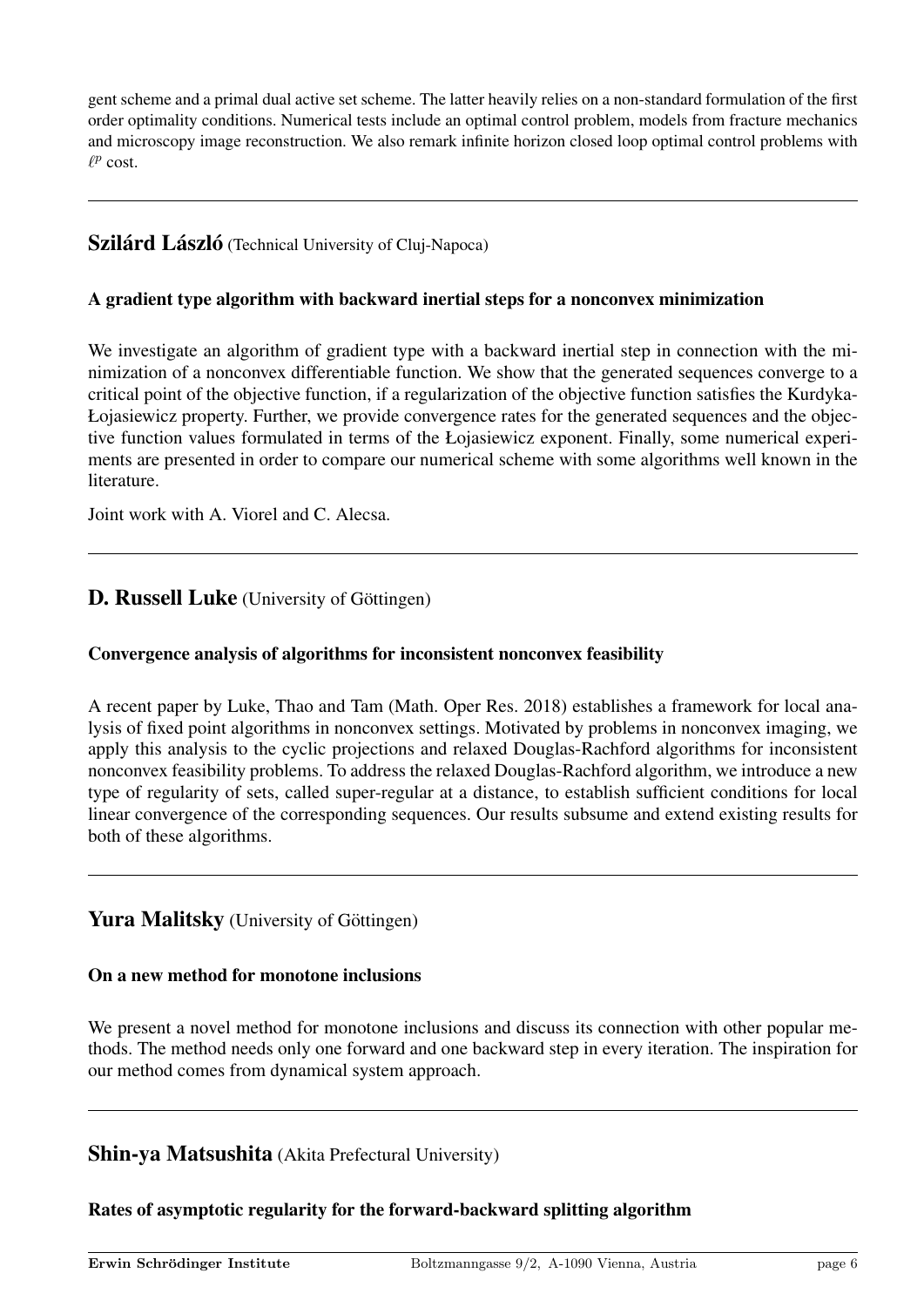We consider the forward-backward splitting algorithm for minimizing the sum of a proper, lower semicontinuous and convex function and a differentiable and convex function whose gradient is Lipschitz continuous. It is known that the forward-backward splitting algorithm can be interpreted as the Krasnosel'skii-Mann (KM) iteration and the rates of asymptotic regularity for the KM iteration have been studied. The aim of this talk is to give rates of asymptotic regularity for the forward-backward splitting algorithm in Hilbert spaces.

## Walaa Moursi (Stanford University)

## Reflected resolvents in the Douglas-Rachford algorithm: order of the operators and linear convergence

The Douglas-Rachford algorithm is a popular method for finding zeros of sums of monotone operators. By its definition, the Douglas-Rachford operator is not symmetric with respect to the order of the two operators. In this talk we report on a systematic study of the two possible Douglas-Rachford operators. We show that the reflectors of the underlying operators act as bijections between the fixed points sets of the two Douglas-Rachford operators. Some elegant formulae arise under additional assumptions. Results on linear rates of convergence are also presented. Various examples illustrate our results.

## **Ion Necoară** (Politehnica University of Bucharest)

## Minibatch stochastic first order methods for composite convex optimization

Many problems from engineering, statistics and machine learning can be formulated as stochastic composite optimization problems. We propose a general framework for the analysis of stochastic composite convex optimization that includes the most well-known classes of objective functions analyzed in the literature: non-smooth functions, and composition of a (potentially) non-smooth function and a smooth function, with or without a quadratic functional growth property. Based on this framework we derive convergence analysis for the most known classes of minibatch stochastic first order methods, that is the minibatch stochastic proximal gradient and minibatch proximal point algorithms. These schemes are typically the method of choice in practice due to their cheap iteration and superior empirical performance. Usually, the convergence theory of these methods have been derived for simple stochastic optimization models, the rates are in general sublinear and hold only for decreasing stepsizes.

In this talk we analyze the convergence rates of minibatch stochastic first order methods with constant or variable stepsize for composite convex optimization problems, expressed in terms of expectation operator. We show that these methods can achieve linear convergence rate up to a constant proportional the stepsize and under some strong stochastic bounded gradient condition even pure linear convergence. When the strong stochastic bounded gradient condition does not hold we show that restarted variants of these methods can achieve linear convergence. Moreover, when variable stepsize is chosen we derive sublinear convergence rates that show an explicit dependence on the minibatch size. Applications of these results to convex feasibility problems will be also discussed.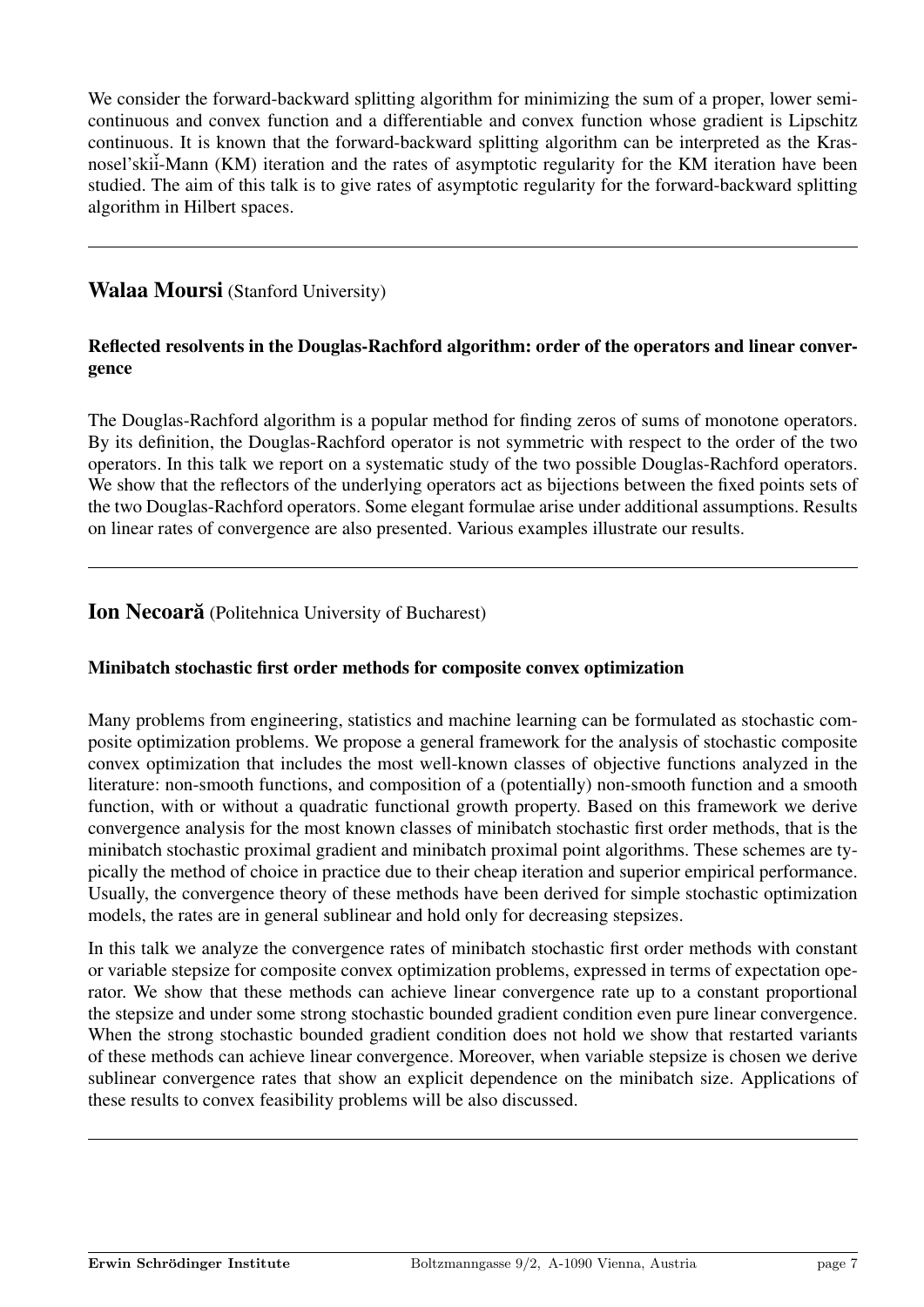# Dominikus Noll (Paul Sabatier University of Toulouse)

## Optimization strategies to control infinite-dimensional systems

Performance and robustness specifications in controlled systems are generally assured by the use nonlinear non-convex and often non-smooth optimization methods. Strategies suited even for challenging high technology control design problems have been identified during the past decade and work well for finite-dimensional (real-rational) systems. In this presentation we investigate whether, or to what extent, similar approaches can be put to work for the control of infinite-dimensional systems. Applications include boundary and distributed control of parabolic and hyperbolic PDEs, and control of delay or fractional order systems.

## Panos Patrinos (Catholic University of Leuven)

#### A universal majorization-minimization framework for the convergence analysis of nonconvex proximal algorithms

Although originally designed and analyzed for convex problems, many splitting algorithms have been observed to perform well when applied to certain classes of structured nonconvex optimization problems. Without convexity, however, the elegant link with monotone operator theory onto which the convergence of many splitting algorithms is based no longer holds, and attempts to extend the analysis beyond convexity have only led to case-specific and unrelated results. The universal interpretation of convex splitting algorithms as relaxed fixed-point iterations of averaged operators serves a role much more important than mere aesthetics, as it furnishes a key insight for the understanding of how this type of methods functions and can possibly be improved.

In this talk we provide a novel unified interpretation of (possibly nonconvex) splitting algorithms as compositions of Lipschitzian and outer semicontinuous set-valued mappings. Specifically, the (possibly set-valued) fixed-point iteration black box A yielding  $s \mapsto s^+ \in A(s)$  for the minimization of a lower semicontinuous (lsc) externded-real-valued function  $\varphi$  is identified with a pair  $A \sim (G, M)$ , in such a way that  $s^{+}$  can be retrieved as the composition of the Lipschitz and strongly monotone (singlevalued) mapping G and the (set-valued) parametric minimization of the *majorizing model* M, after a suitable relaxation step. Possibly under additional assumptions to compensate the lack of convexity, this interpretation is general enough to cover popular splitting algorithms such as the ADMM, the forwardbackward splitting, the Douglas-Rachford splitting, and the Davis-Yin three-term splitting, together with their (over-)relaxed variants.

The convergence analysis is based on a suitable merit function, named proximal envelope, that generalizes the Moreau envelope and its connections with the proximal point algorithm. By combining its lower boundedness, being its infimum the same as that of the original cost function, with a sufficient decrease property, subsequential convergence to stationary points of  $\varphi$  as well as the vanishing of the fixed-point residual can be easily inferred.

Furthermore, this framework naturally leads to the integration with fast local methods applied to the nonlinear inclusion  $s \in A(s)$  encoding optimality conditions of the minimization problem. Global convergence can be guaranteed thanks to a novel line-search strategy which is solely based on continuity properties of the proximal envelope and on the sufficient decrease condition. The particular choice of quasi-Newton schemes can yield up to superlinear rates of convergence while maintaining the oracle complexity of the original splitting algorithm.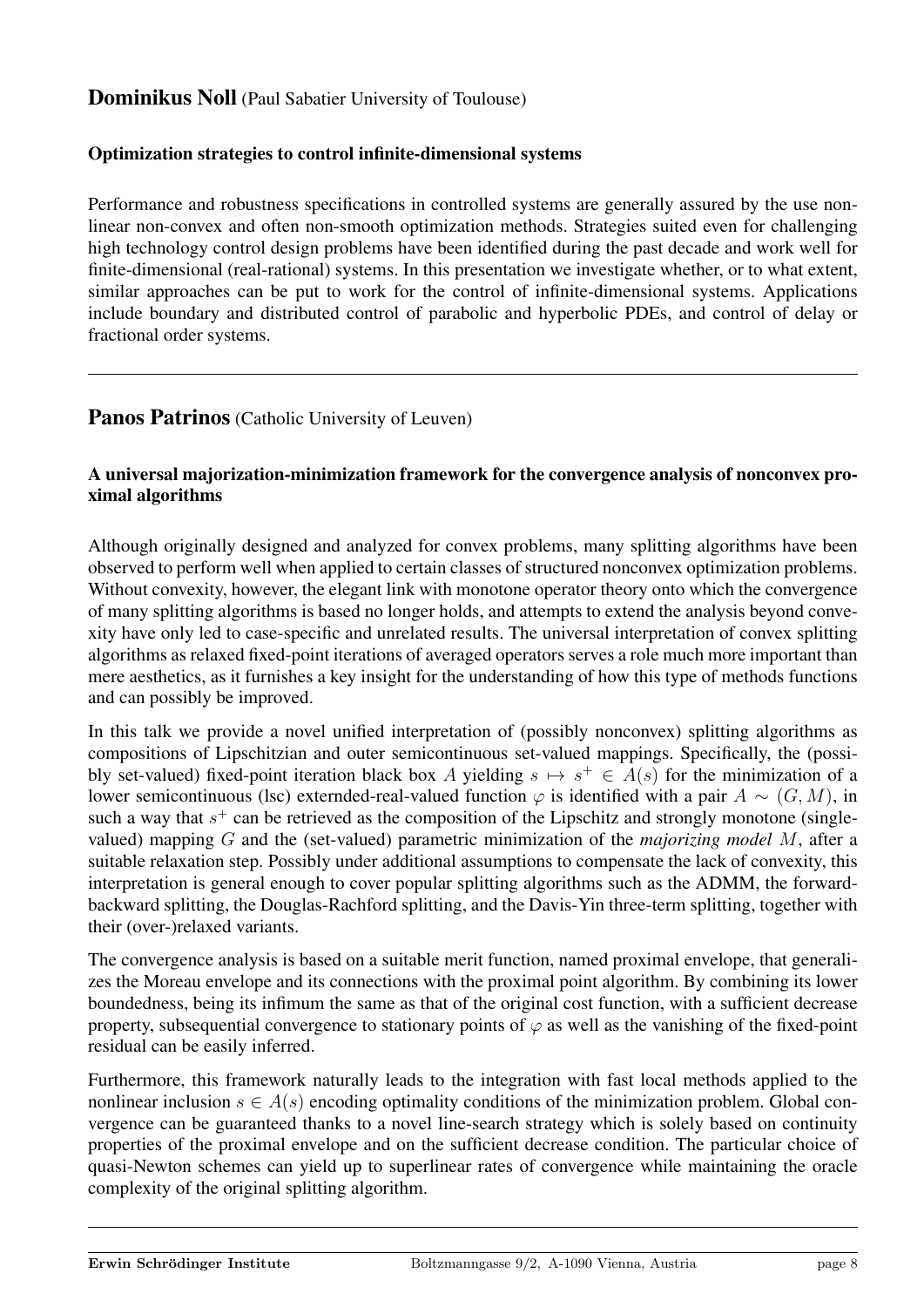# Jean-Christophe Pesquet (University Paris-Saclay)

## Deep unfolded proximal interior point algorithm

Variational methods are widely applied to ill-posed inverse problems as they have the ability to embed prior knowledge about the solution. However, these methods depend on a set of parameters, which need to be estimated through computationally expensive methods. In contrast, deep learning offers very generic architectures, at the expense of explainability and without any fine control over its output.

Deep unfolding provides a convenient approach to combine variational-based and deep learning approaches.

Starting from a variational formulation for image restoration, we develop iRestNet, a neural network architecture obtained by unfolding a proximal interior point algorithm. Hard constraints, encoding desirable properties for the restored image, are incorporated into the network thanks to a logarithmic barrier, while the barrier parameter, the stepsize, and the penalization weight are learned by the network. We derive explicit expressions for the gradient of the proximity operator for various choices of constraints, which allows training iRestNet with gradient backpropagation. In addition, we provide theoretical results regarding the stability of the network for a common inverse problem example. Numerical experiments on image deblurring problems show that the good performance of the proposed approach.

This is a joint work with M.-C. Corbineau and E. Chouzenoux (University Paris-Saclay), and with C. Bertocchi and M. Prato (University of Modena).

## **Juan Peypouquet** (University of Chile)

## Lagrangian penalization scheme with parallel forward-backward splitting

We propose a new iterative algorithm for the numerical approximation of the solutions to convex optimization problems and constrained variational inequalitites, especially when the functions and operators involved have a separable structure on a product space, and exhibit some dissymmetry in terms of their component-wise regularity. Our method combines Lagrangian techniques and a penalization scheme with bounded parameters, with parallel forward-backward iterations. Conveniently combined, these techniques allow us to take advantage of the particular structure of the problem. We prove the weak convergence of the sequence generated by this scheme, along with worst-case convergence rates in the convex optimization setting, and for the strongly nondegenerate monotone operator case. Implementation issues, and areas of application are discussed.

# Elena Resmeriță (University of Klagenfurt)

## Sparsity regularization: a general non-convex approach

The classical framework for sparsity promoting regularization of ill-posed problems employs  $\ell^p$  penalties with  $p \in (0, 2)$ . In this talk, we recall a more flexible way of (performing/achieving) sparse regularization by varying exponents, which seems effective in several applications. Furthermore, we propose a more general penalty setting for which we provide a few theoretical results. Some algorithmic approaches for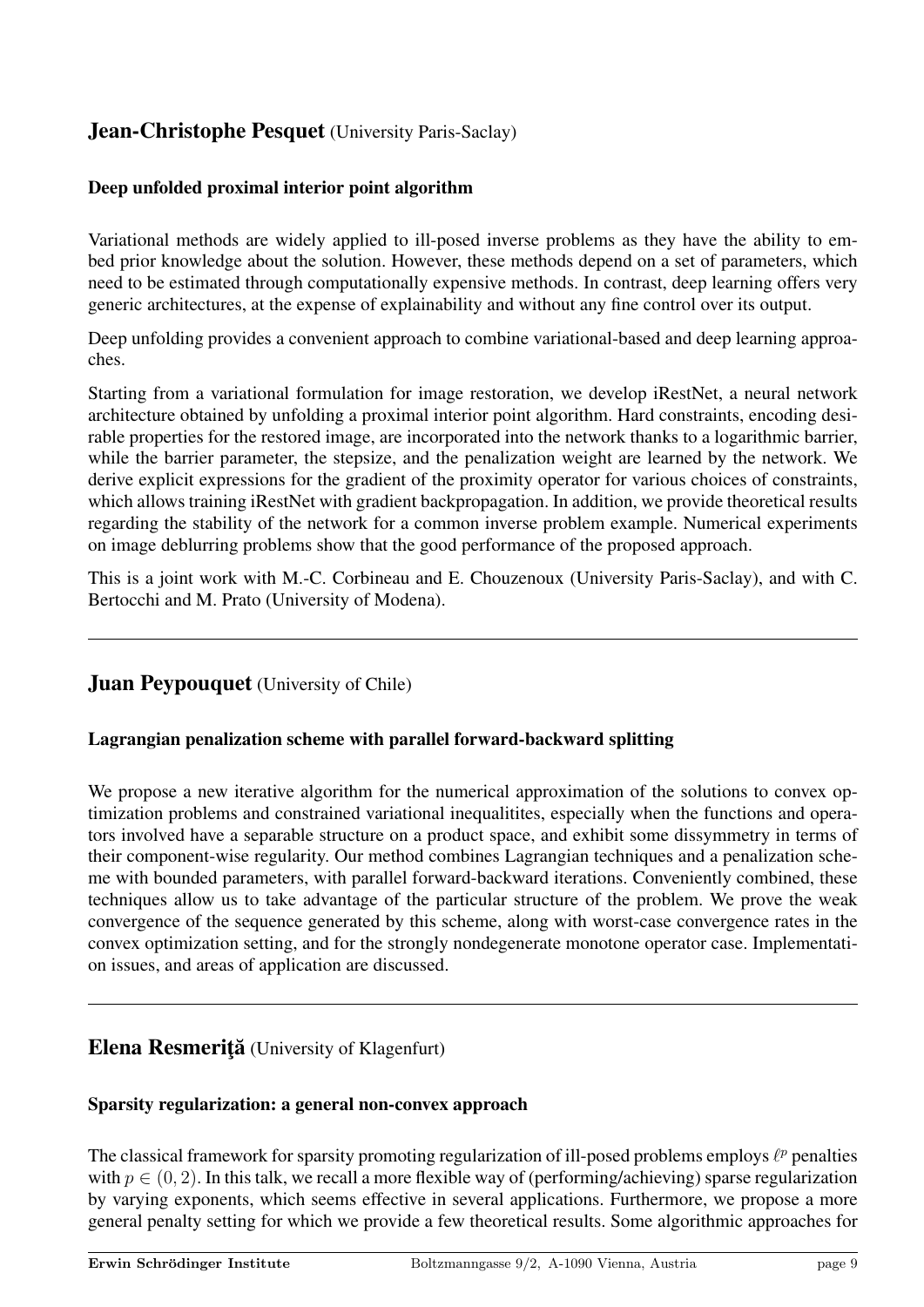the involved optimization problems are also outlined.

# Ernest K. Ryu (University of Edinburgh and KAUST)

## Uniqueness of DRS as the 2 Operator Resolvent-Splitting and Impossibility of 3 Operator Resolvent-Splitting

TBA

## Peter Richtarik (University of Edinburgh and KAUST)

## SEGA: Variance reduction via gradient sketching

We propose a randomized first order optimization method–SEGA (SkEtched GrAdient method)– which progressively throughout its iterations builds a variance-reduced estimate of the gradient from random linear measurements (sketches) of the gradient obtained from an oracle. In each iteration, SEGA updates the current estimate of the gradient through a sketch-and-project operation using the information provided by the latest sketch, and this is subsequently used to compute an unbiased estimate of the true gradient through a random relaxation procedure. This unbiased estimate is then used to perform a gradient step. Unlike standard subspace descent methods, such as coordinate descent, SEGA can be used for optimization problems with a non-separable proximal term. We provide a general convergence analysis and prove linear convergence for strongly convex objectives. In the special case of coordinate sketches, SEGA can be enhanced with various techniques such as importance sampling, minibatching and acceleration, and its rate is up to a small constant factor identical to the best-known rate of coordinate descent.

## Shoham Sabach (Technion - Israel Institute of Technology)

## Lagrangian-based methods for nonconvex optimization problems

Lagrangian-based methods have a long history, and recently, there has been an intensive renewed interests in these methods and, in particular, within the Alternating Direction of Multipliers (ADM) scheme. The recent literature on Lagrangian-based methods in general and ADM, in particular, is voluminous in the setting of convex problems. However, the situation in the nonconvex setting is far from being well-understood, and analysis of Lagrangian-based methods in the nonconvex setting remain scarce and challenging. In this talk, some recent work on the analysis and applications of Lagrangian-based methods in the nonconvex setting will be presented.

## **Otmar Scherzer** (University of Vienna)

## Convergence rates of first and higher order dynamics for solving linear ill-posed problems

Recently, there has been a great interest in analysing dynamical flows, where the stationary limit is the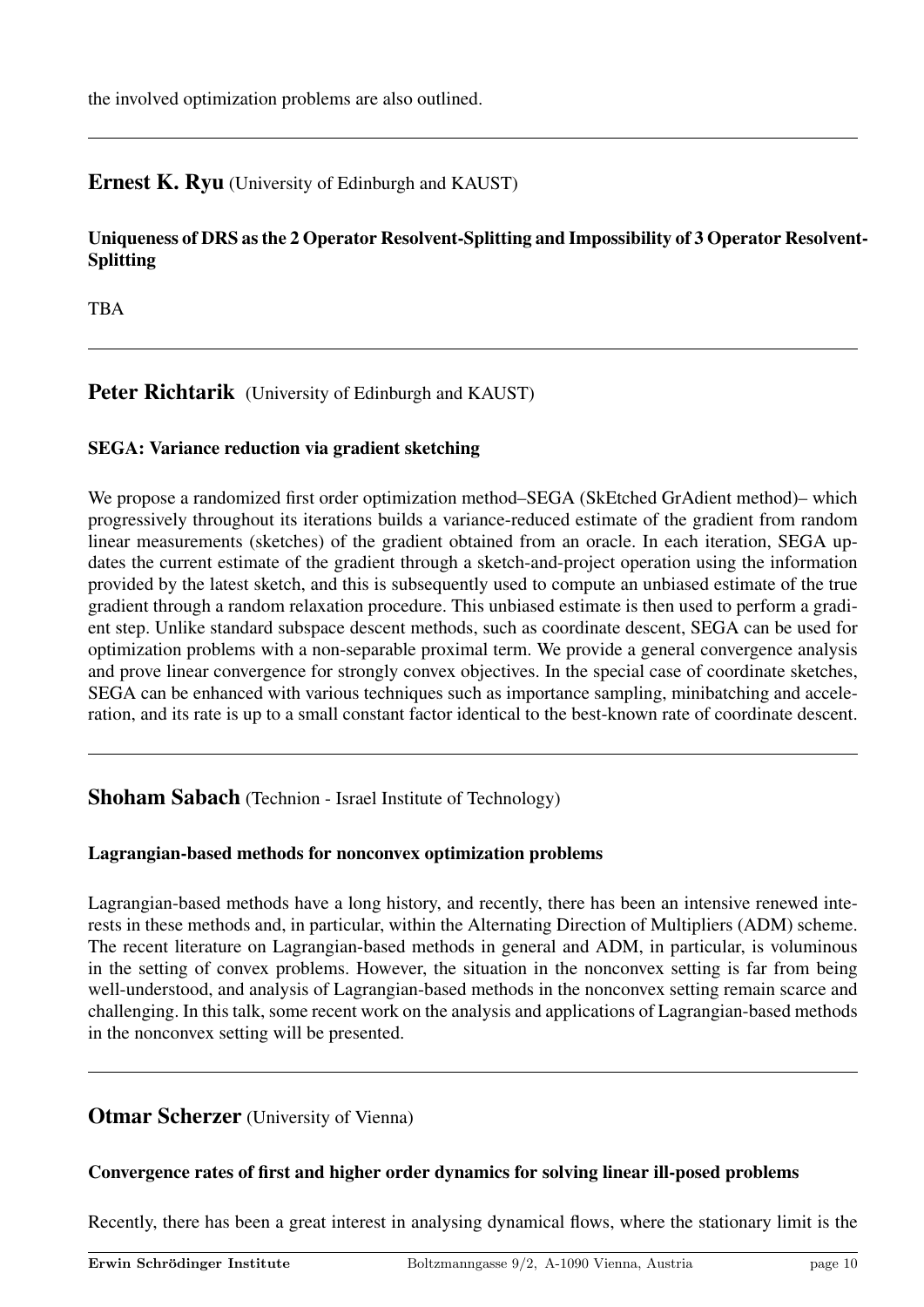minimiser of a convex energy. Particular flows of great interest have been continuous limits of Nesterov's algorithm and the Fast Iterative Shrinkage-Thresholding Algorithm (FISTA), respectively. Here we approach the solutions of linear ill-posed problems by dynamical flows. Because the squared norm of the residuum of a linear operator equation is a convex functional, the theoretical results from convex analysis for energy minimising flows are applicable. The proposed flows for minimising the residuum of a linear operator equation are optimal regularisation methods and that they provide optimal convergence rates for the regularised solutions.

This is joint work with R.I. Bot, G. Dong and P. Elbau.

## Mathias Staudigl (Maastricht University)

## On the convergence of stochastic forward-backward-forward algorithms with variance reduction in pseudo-monotone variational inequality problems

We develop a new stochastic algorithm with variance reduction for solving pseudo-monotone stochastic variational inequalities. Our method builds on Tseng's forward-backward-forward algorithm, which is known in the deterministic literature to be a valuable alternative to Korpelevich's extragradient method when solving variational inequalities over a convex and closed set governed with pseudo-monotone and Lipschitz continuous operators. The main computational advantage of Tseng's algorithm is that it relies only on a single projection step, and two independent queries of a stochastic oracle. Our algorithm incorporates a variance reduction mechanism, and leads to a.s. convergence to solutions of a merely pseudo-monotone stochastic variational inequality problem. To the best of our knowledge, this is the first stochastic algorithm achieving this by using only a single projection at each iteration. Specifically, we focus on the following algorithm for solving stochastic variational inequality (SVI) problems: Find  $x^* \in X$  such that  $(T(x^*), x - x^*) \ge 0$  for all  $x \in X$ , in which  $T(x) = Ex_{\xi}[F(x, \xi)]$  is a pseudomonotone operator given as expected value of a map  $F(x, z)$ , and  $X \subset R^n$  is a closed convex set. In all but the simplest situations, the evaluation of T is impossible since either the computation of the expected value is intractable due to high-dimensionality of the problem, or because the law of the random element  $\xi$  is not known (as is the rule in statistics and machine learning). We therefore have to rely on stochastic approximation (SA) schemes for solving the SVI. In this paper we consider a new SA scheme inspired by Tseng's modified forward-backward-forward scheme, given by

$$
Y_n = \Pi_X \left[ X_n - \frac{\alpha_n}{m_{n+1}} \sum_{k=1}^{m_{n+1}} F(X_n, \xi_{n+1}^{(k)}) \right],
$$
  

$$
X_{n+1} = Y_n + \frac{\alpha_n}{m_{n+1}} \sum_{k=1}^{m_{n+1}} (F(X_n, \xi_{n+1}^{(k)}) - F(Y_n, \eta_{n+1}^{(k)})),
$$

where  $\Pi_X$  is the Euclidean projector onto the feasible set X, and  $\xi_n$ ,  $\eta_n$  are iid copies of  $\xi$ .  $(m_n)$  is the size of the sample of the data drawn at each iteration anew, and the estimator of the mean operator  $T(X_n)$ is thus a Monte-Carlo average of the sample observations  $F(X_n, \xi_{n+1}^{(k)})$ . This structure of the *stochastic oracle* yields online variance reduction. We establish the following facts: We prove that the process  $(X_n)$  is bounded in  $L^2(P^r)$ , and the distance to the set of solutions of the SVI diminishes almost surely. Furthermore, we establish optimal convergence rates for methods where the step-size  $\alpha_n$  is bounded away from zero. Indeed, we prove an  $O(1/n)$  convergence rate in term of the mean squared residual function, which shows that the method is competitive with the extragradient method. However, since our algorithm only requires a single projection step at each iteration, improved per-iteration complexity is to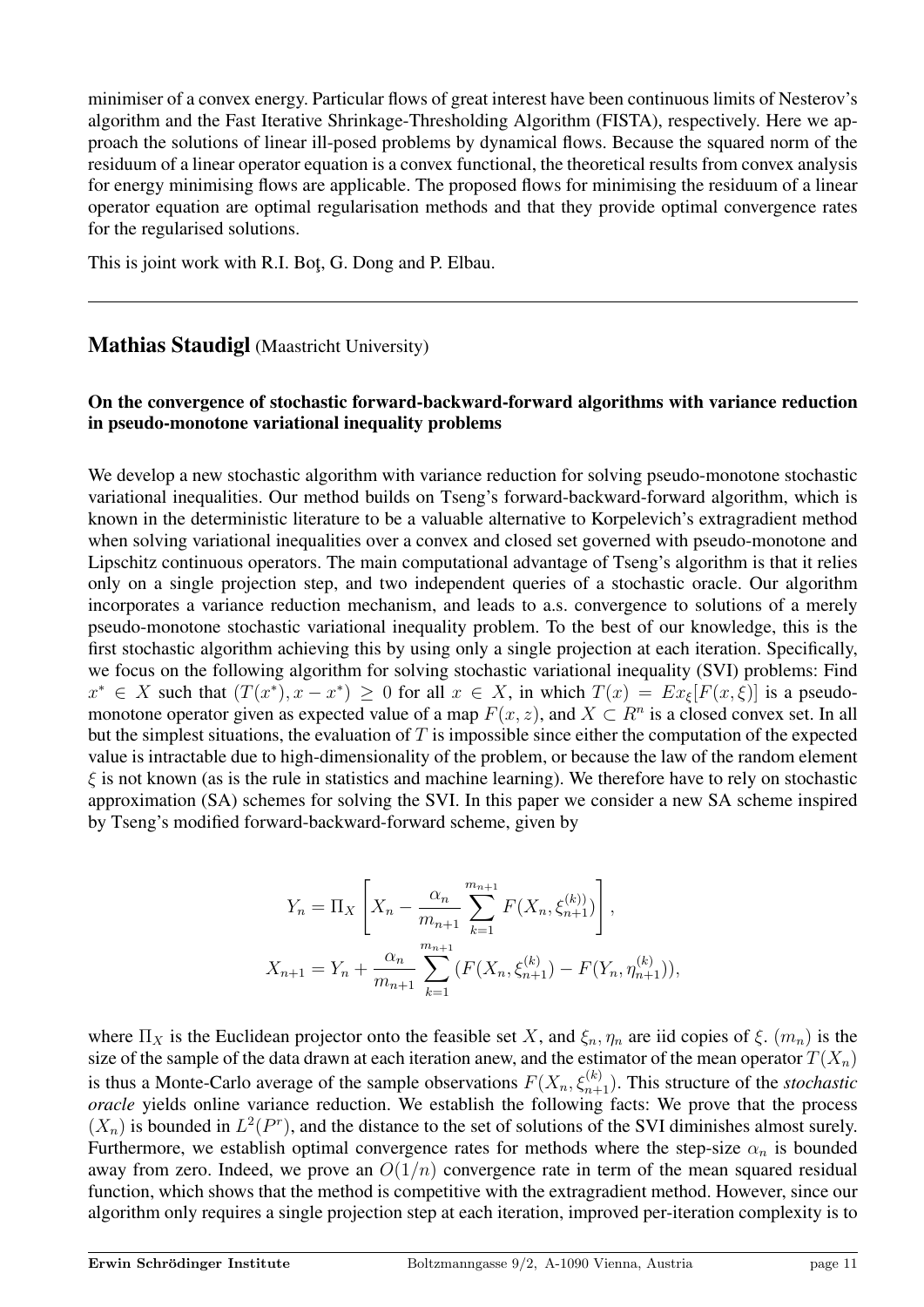be expected. Numerical experiments on stochastic fractional programming and random bi-matrix games reveal this computational advantage.

## **Thomas Surowiec** (Philipps University of Marburg)

## A primal-dual algorithm for PDE-constrained optimization under uncertainty

A wide array of applications in the natural sciences and engineering require the solution of PDEconstrained optimization problems with uncertain inputs. It is therefore crucial to determine optimal solutions that are robust to uncertainty. One possibility to obtain such robust or risk-averse solutions uses risk measures. However, many commonly used risk measures, e.g., the coherent risk measures, are nonsmooth. As expected, the nonsmoothness complicates both the numerical approximation and solution of these optimization problems. In order to address these challenges, we propose a primal-dual algorithm for solving nonsmooth risk-averse optimization problems in Banach spaces. The algorithm is motivated by the well-known method of multipliers and exploits a number of results on the epigraphical regularization of risk measures. We prove convergence of the algorithm and conclude with numerical examples demonstrating the efficiency of our method.

## Matthew Tam (University of Göttingen)

## Forward-backward splitting without cocoercivity

In this talk, I will discuss a simple modification of the forward-backward splitting method for finding a zero in the sum of two monotone operators. The modified method converges under the same assumptions as Tseng's forward-backward-forward method, namely, it does not require cocoercivity of the singlevalued operator. Moreover, each of its iterations only require one forward evaluation rather than two as is the case in Tseng's method. Variants of the method incorporating a linesearch, an inertial term, or a structured three operator inclusion will also be discussed.

Based on joint work with Yura Malitsky (University of Göttingen).

## Marc Teboulle (Tel-Aviv University)

#### Analysis of proximal methods for composite minimization

Proximal based methods are nowadays starring in optimization algorithms, and are effectively used in a wide spectrum of applications. This talk will present some recent work on the impact of the proximal framework for composite minimization, with a particular focus on convergence analysis and applications.

## Michael Ulbrich (Technical University of Munich)

## An inexact bundle method for nonconvex nondifferentiable minimization in Hilbert space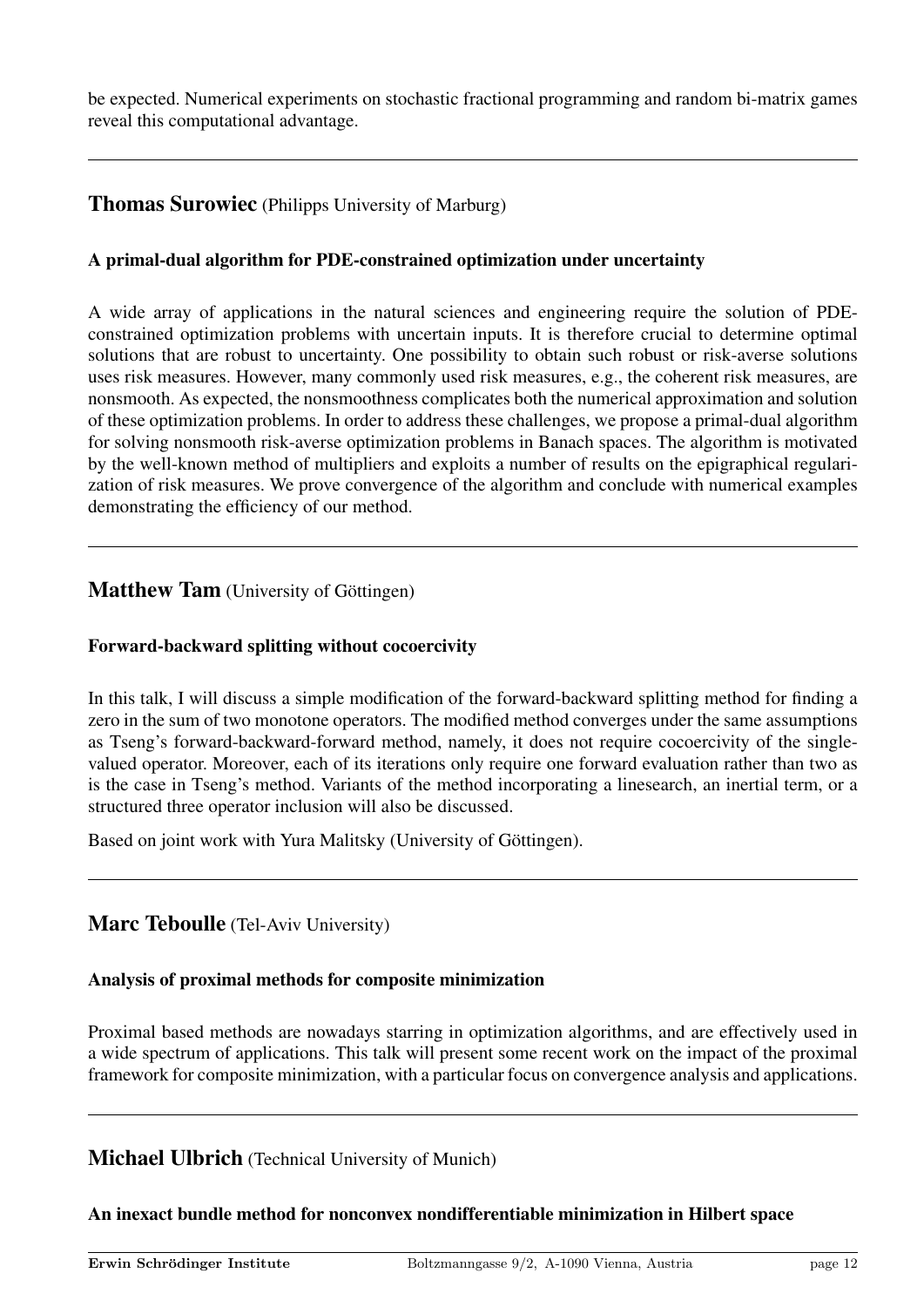Motivated by optimal control problems for elliptic variational inequalities we develop an inexact bundle method for nonsmooth nonconvex optimization subject to general convex constraints. The proposed method requires only approximate (i.e., inexact) evaluations of the cost function and of an element of Clarke's subdifferential. The algorithm allows for incorporating curvature information while aggregation techniques ensure that an approximate solution of the piecewise quadratic subproblem can be obtained efficiently. A global convergence theory in a suitable infinite-dimensional Hilbert space setting is presented. For adaptive inexactness control, error estimates for the cost function and the solution of the subproblem are developed. We discuss the application of our framework to optimal control problems for the obstacle problem and present numerical results.

This is joint work with Lukas Hertlein.

The project is funded by the DFG within the SPP 1962.

## **Stefan Ulbrich** (Technical University of Darmstadt)

## Computing a subgradient for the solution operator of the obstacle problem and numerical realization

The obstacle problem is an important prototype of an elliptic variational inequality and it appears in the mathematical formulation of applications from physics, finance and other fields. When dealing with constraints of obstacle type in optimization problems, the main difficulty is the nondifferentiability of the corresponding solution operator. In this talk we determine and characterize a specific element of the Bouligand subdifferential of the solution operator of the obstacle problem. We construct an abstract sequence of differentiability points whose derivatives converge to a subgradient. In order to show this convergence, a precise analysis of the relevant set-valued mappings connected to the Gâteaux derivatives is necessary. The limit and thus the subgradient itself is determined by the solution of a variational equation, which is independent of the abstract approximating sequence. We suggest how the resulting PDE can be tackled from a numerical point of view and we investigate problems that have to be taken care of when applying discretization or approximation schemes in order to obtain inexact subgradients e.g. for bundle-type methods.

This is joint work with Anne-Therese Rauls.

## Tuomo Valkonen (National Polytechnic University Quito)

## First-order methods and model splitting techniques for non-convex non-smooth optimisation

Convex optimisation problems can frequently be solved more efficiently by converting their original, primal, form into a dual form, or, better yet, a saddle-point form; first-order algorithms for the latter including the Chambolle-Pock method or primal-dual proximal splitting (PDPS), as well as the classical ADMM and its preconditioned variants. Until recently, non-convex problems were most commonly solved by second-order methods in their primal form. In this talk, we present ways to reformulate nonconvex non-smooth problems as general saddle point problems that split into a convex non-smooth part, and a non-convex smooth part. We then study extensions of the PDPS to such problems, illustrating the performance on practical inverse problems.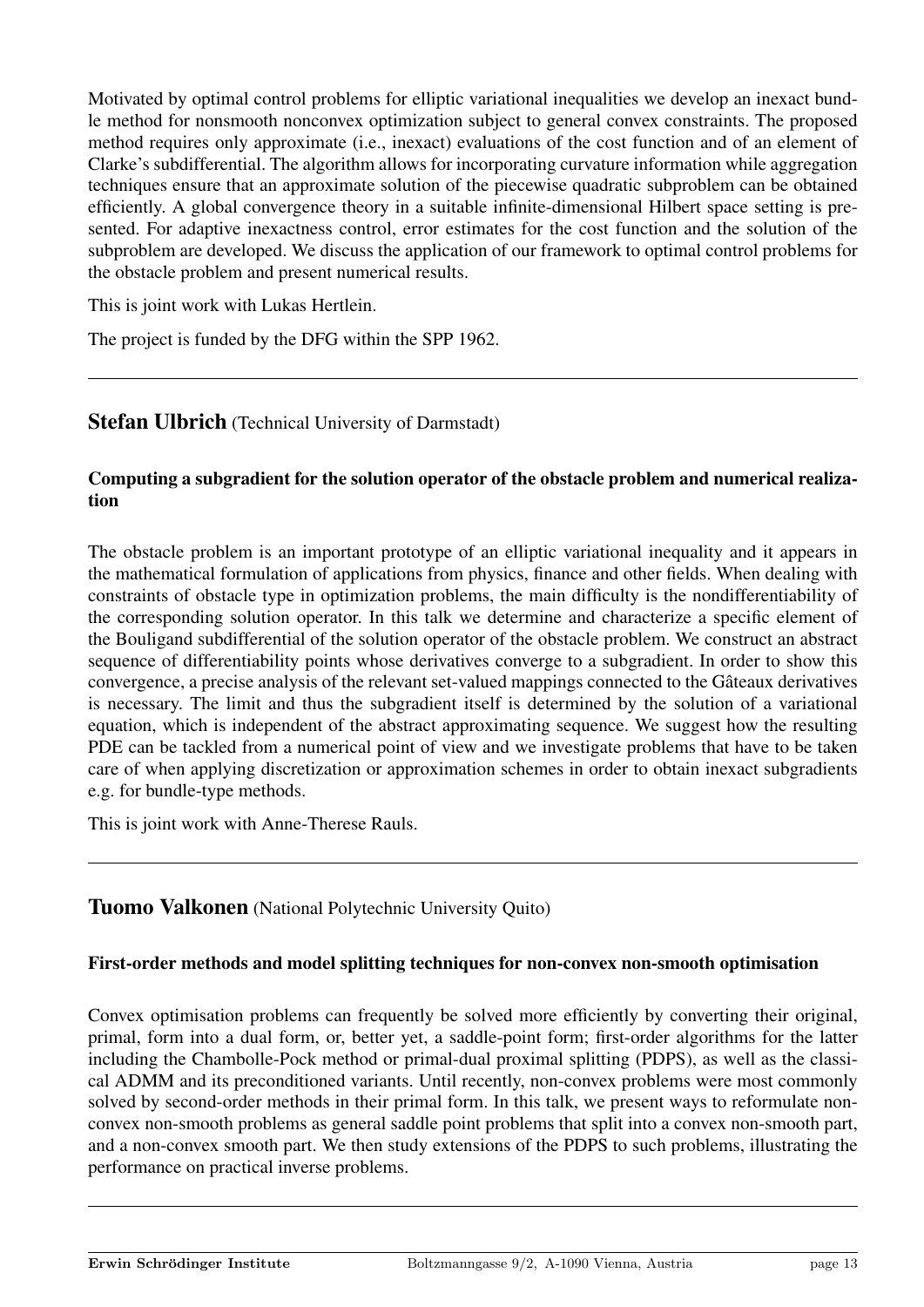# Silvia Villa (University of Genova)

#### Thresholding gradient algorithms in Hilbert spaces: support identification and linear convergence

We study  $ell_1$  regularized least squares optimization problem in a separable Hilbert space. We show that the iterative soft-thresholding algorithm (ISTA) converges linearly, without making any assumption on the linear operator into play or on the problem. The result is obtained combining two key concepts: the notion of extended support, a finite set containing the support, and the notion of conditioning over finite dimensional sets. We prove that ISTA identifies the solution extended support after a finite number of iterations, and we derive linear convergence from the conditioning property, which is always satisfied for  $ell_1$  regularized least squares problems.

## Isao Yamada (Tokyo Institute of Technology)

#### An approximate simultaneous matrix-diagonalization via alternating projection

The approximate simultaneous diagonalization (ASD) of a given set of matrices has been a key for many computational strategies in modern signal processing and multi-way data analytics. In this talk, we present a novel formulation of the ASD as a nonconvex feasibility problem to find a simultaneously diagonalizable matrix set, in the neighborhood of the given matrix set which is not necessarily diagonalizable simultaneously, followed by an algebraic simultaneous diagonalization scheme.

Unlike the existing algorithms for the ASD, e.g., Jacobi-like methods, the proposed algorithm can enjoy effectively a central property, i.e., the pairwise commutativity, of simultaneously diagonalizable matrices.

This talk is based on a recent joint work with Riku Akema and Masao Yamagishi.

## **Wotao Yin** (University of California, Los Angeles)

## Scaled relative graph: a rigorous 2D geometric tool for contractive and nonexpansive operators

Many iterative algorithms can be thought of as fixed-point iterations of contractive or nonexpansive operators. Traditionally, such algorithms and operators are analyzed analytically, with inequalities. Since Eckstein and Bertsekas (Figure 1, Math Program 55:293-318, 1992), circles and half-spaces have been used to geometrically illustrate operator theoretic notions although the actual analyses, proofs, and the computation of optimal stepsizes were done analytically with inequalities.

In this talk, we formalize a correspondence between operators and geometric objects on the 2D plane and use elementary Euclidean geometry to rapidly prove many useful results of operator theory. The formalism maps various subclasses of operators to sets on the 2D plane and maps algebraic operations such as scaling, inversion, addition, and composition of operators to geometric operations on sets on the 2D plane. Equipped with these tools, we use geometric arguments to review classic results and obtain novel results on operator theory.

Joint work with Ernest Ryu and Robert Hannah.